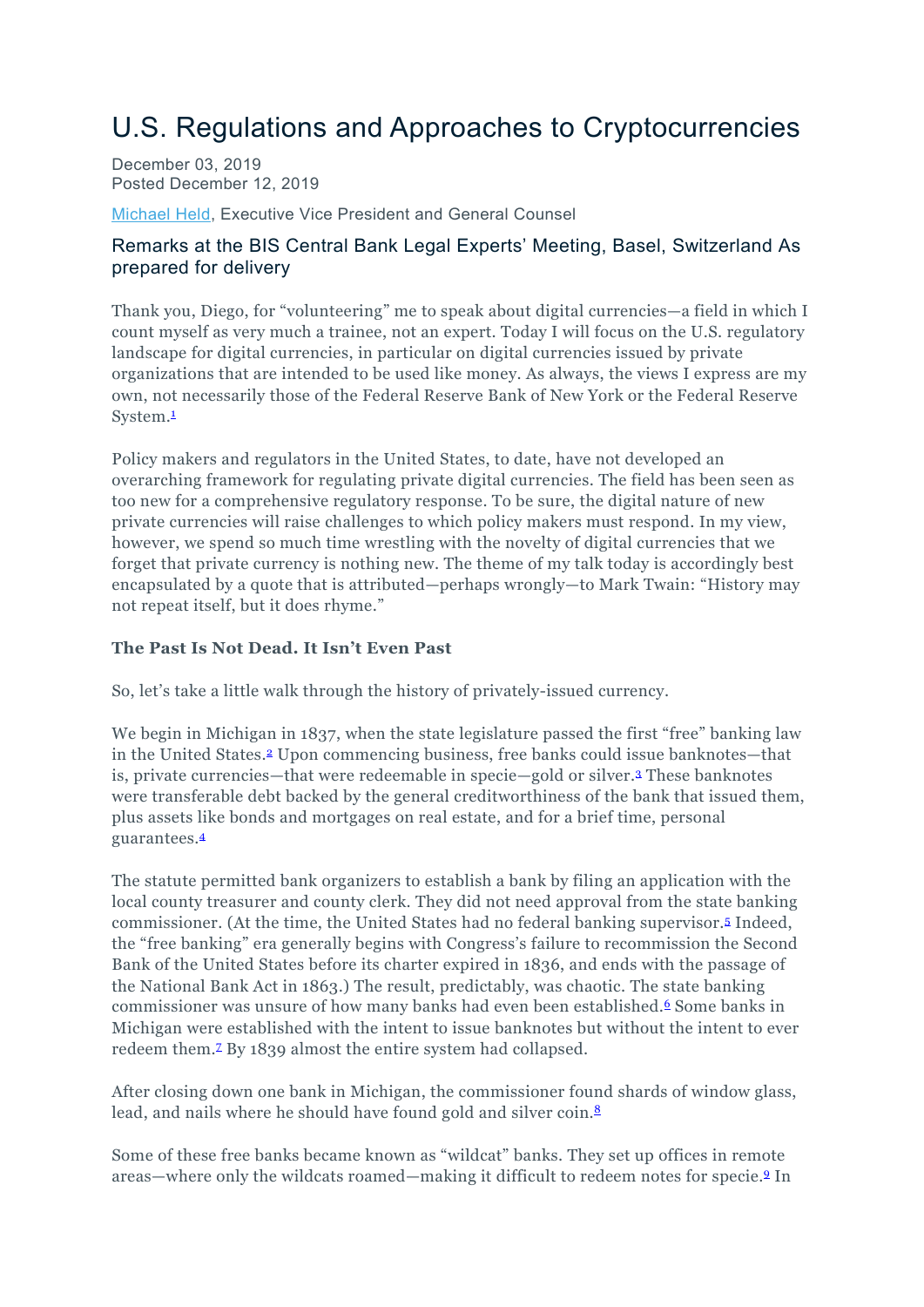truth, the fate of free banks was not all bad. Free banks in New York apparently fared pretty well.<sup>10</sup> But the experiences of Michigan and some other states demonstrated the risks in dealing with lightly regulated issuers of private currencies of that time. Banknotes of that era were consistently transferred at a discount, $\frac{11}{2}$  state-to-state requirements to value the assets that backed them varied, $\frac{12}{2}$  and banks were engaged speculative activities: building hotels, roads, railroads, and canals.<sup>13</sup> I'm told they also engaged in banking.

By the 1860s Congress was fed up with the free banking system. In an address to the United States Senate in 1863, Senator John Sherman of Ohio decried:

"We had every diversity of the bank system in this country that has been devised by the wit of man, and all these banks had the power to issue paper money. With this multiplicity of banks . . . it was impossible to have a uniform national currency, for its value was constantly affected by their issues. There was no common regulator; they were dependent on different systems. . . . There was no check or control over these banks. There was a want of harmony and concert among them.["14](https://www.newyorkfed.org/newsevents/speeches/2019/hel191212#footnote14)

The National Bank Act authorized the creation of national banks that would issue national bank notes. It was a push towards harmony in private currency, a pressing need for a wartime government in the throes of a civil war. Unlike wildcat banknotes, national bank notes were backed universally by federal government bonds and deposits of other money, such as U.S. government issued "greenback," in each case held by the United States Treasury, and they circulated at parity with other forms of money[.15](https://www.newyorkfed.org/newsevents/speeches/2019/hel191212#footnote15) The National Bank Act also introduced the division between banking and commerce in the United States, which may have erased some of the more-speculative bank activities of the wildcat era.<sup>16</sup>

Federal intervention and tighter regulation meant that national banks and their notes were both safer and more fungible than their wildcat predecessors, and the United States' transition into national bank notes, coupled with new, unfavorable tax treatment for state bank notes, meant the demise of wildcat banknotes[.17](https://www.newyorkfed.org/newsevents/speeches/2019/hel191212#footnote17) Decades later, the establishment of the Federal Reserve System, a central bank currency, and a push for banks to engage in deposittaking activities meant the overall demise of private currency in the United States for decades<sup>18</sup>

#### **The Child Is Father to the Man**

This is, admittedly, a fairly crude history of money and banking in the United States, but you see where I'm going with this. It is hard not to see certain parallels between today's digital currencies and the bank notes issued during the wildcat era. Digital currencies are developing in in the absence of a comprehensive regulatory system, and there are countless digital currencies, with countless idiosyncrasies, and countless entities of varying quality that can issue them. According to one source, there are currently nearly 3000 digital currencies but I doubt anyone really knows the true number[.19](https://www.newyorkfed.org/newsevents/speeches/2019/hel191212#footnote19)

While we have not seen issuers of digital currencies hold shards of glass, lead, and nails in reserve, we have seen digital currencies with no backing by design—Bitcoin being the prime example—digital currencies backed by other volatile digital currencies—for those who put a premium on safety—and digital currencies styled after Donald Trump, Vladimir Putin, and Kanye West—though Mr. West's lawyers made sure that Coinye never really got off the ground.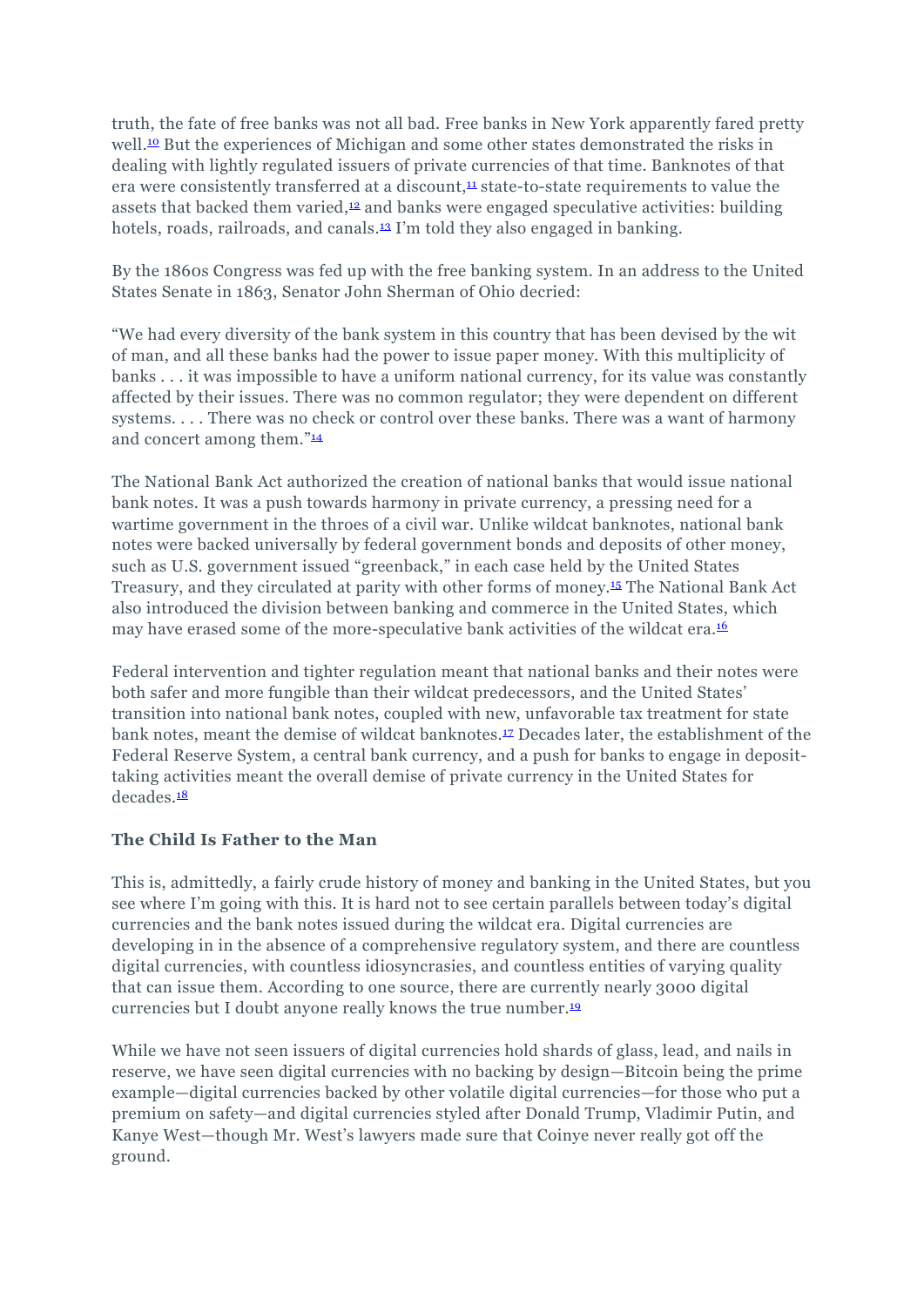The analogy between the current era and the wildcat era isn't perfect, of course. History rhymes after all; it doesn't repeat.

In contrast to the wildcat era, various federal regulators have demonstrated a willingness to apply existing regulatory tools to digital currencies. But, policy makers and regulators are also still monitoring developments in digital currencies, and we have not fully formulated a cohesive policy response. Whether we like it or not, however, we are beginning to confront at least two questions similar to those that policymakers addressed in the waning days of the wildcat era:

- 1. Should national governments restrict unsafe or particularly volatile private currencies?
- 2. Should national governments limit private currency issuance to tightly regulated institutions so that governments can incentivize or mandate certain desirable features?

As I've already suggested, current U.S. law does not have direct answers to these questions. Digital currencies can fall into a variety of categories: commodities or securities or other instruments. How a digital currency is classified will depend partly on the functional use of the digital currency and partly on the priorities of various lawmakers and regulatory agencies that have the authority to regulate it.

The Financial Crimes Enforcement Network (FinCEN), the primary U.S. authority responsible for implementing U.S. anti-money laundering laws, was one of first authorities to issue guidance in the United States on digital currencies. FinCEN clarified in 2013 that transmitters and exchangers of digital currency are money service businesses under FinCEN regulations, if the digital currency acts as a substitute for real currency or has an equivalent value in real currency[.20](https://www.newyorkfed.org/newsevents/speeches/2019/hel191212#footnote20) Accordingly, any person that engages in the business of transferring or exchanging digital currency is subject to FinCEN requirements to establish an anti-money laundering program, which includes recordkeeping, reporting, and customer identification and verification requirements[.21](https://www.newyorkfed.org/newsevents/speeches/2019/hel191212#footnote21) FinCEN's early entrance into the field sought to address the fact that digital currencies, like other forms of payment, may be used for nefarious purposes.

Fast forward to 2017. Jay Clayton, the Chairman of the Securities and Exchange Commission (SEC), the federal agency that regulates securities, released a statement on digital currencies and initial coin offerings (ICOs). In Chairman Clayton's view, "tokens and offerings that incorporate features and marketing efforts that emphasize the potential for profits based on the entrepreneurial or managerial efforts of others continue to contain the hallmarks of a security under U.S. law."<sup>22</sup> In 2018, SEC staff published guidance to clarify that exchanges, investment vehicles, investment advisers, and dealers doing business in digital currencies that are digital asset securities would be subjected to securities laws[.23](https://www.newyorkfed.org/newsevents/speeches/2019/hel191212#footnote23) The guidance makes clear that digital currencies that function as securities will be subject to U.S. securities law, but where we draw this line may not always be clear.

Products that blur the boundaries between money and securities are not new. Take, for instance, certificates of deposit. In 1982, the United States Supreme Court analyzed whether a certificate of deposit was a security for purposes of certain U.S. anti-fraud laws. The Court concluded that it was not. In doing so, the Court recognized that the most important distinction between a certificate of deposit issued by a bank—money—and other long-term debt was the comprehensive regulation of the banking system[.24](https://www.newyorkfed.org/newsevents/speeches/2019/hel191212#footnote24) The Court's conclusion was a sensible one more than a century after the "wildcat" banking era: Lawmakers could not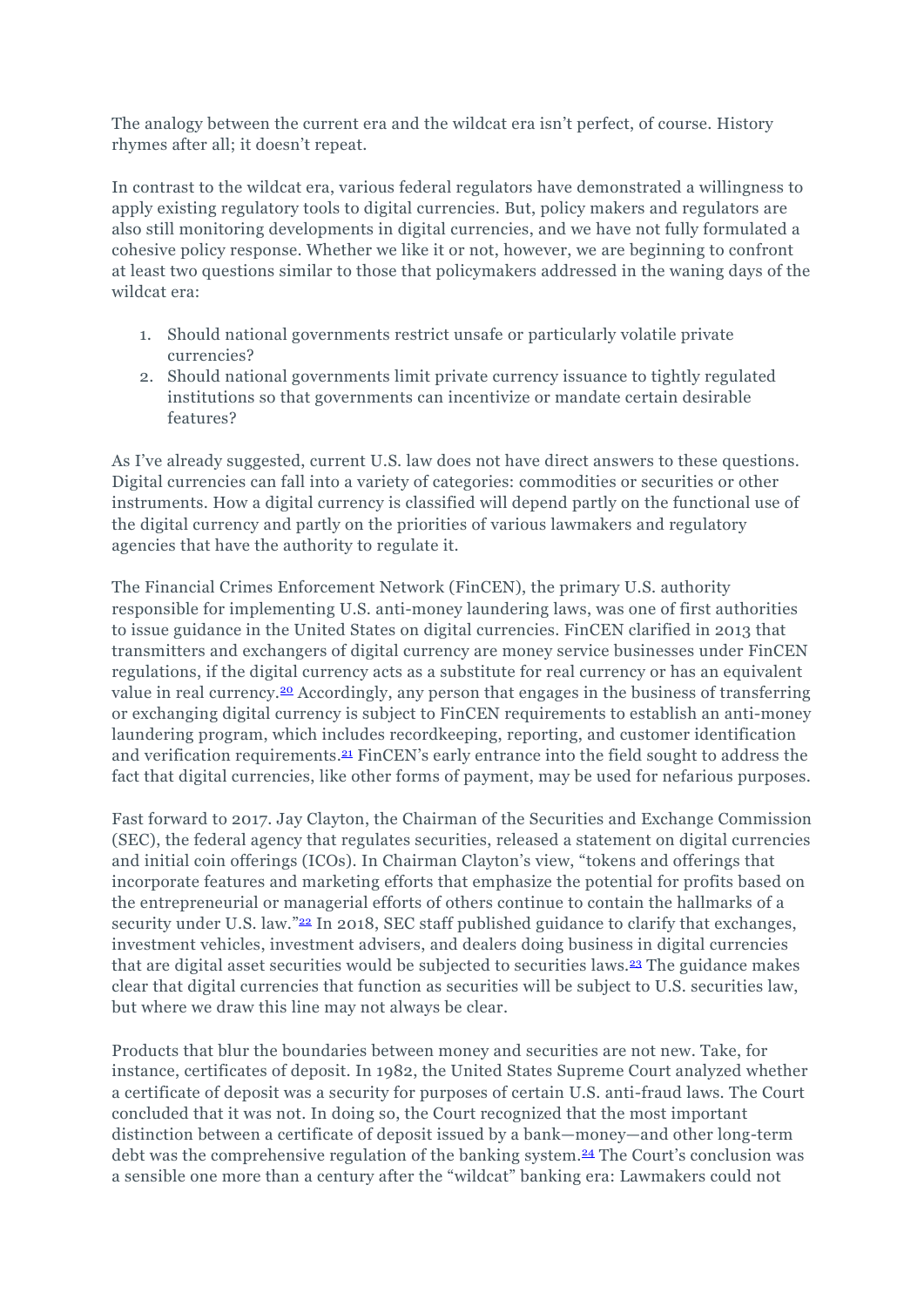have intended to treat money in the banking system like it was something else because there was no need to do so.

At least for now, the case does not appear to be as strong for digital currencies. Without a regulatory framework designed for digital currencies, regulators in United States are reacting to abuses instead of proactively addressing risks. As an example, the Commodity Futures Trading Commission (CFTC), the agency in the United States that regulates futures and derivatives contracts, used its enforcement authority over fraudulent purchases or sales of commodities to stop an alleged digital currency scheme[.25](https://www.newyorkfed.org/newsevents/speeches/2019/hel191212#footnote25) Organizers of the scheme claimed that the digital currency in question—My Big Coin—was backed by gold and actively traded, but the CFTC concluded that neither was true, that payouts to customers were funded with money fraudulently obtained from other victims of the scheme, and that the organizers misappropriated approximately \$6 million in customer assets[.26](https://www.newyorkfed.org/newsevents/speeches/2019/hel191212#footnote26)

My Big Coin appears to have been a modern wildcat currency, but the scheme was detected only because the CFTC could regulate it as a commodity. We are fortunate that, today, the CFTC has this market-based authority to combat fraud in U.S. commodities markets that was not present in the wildcat era.

Meanwhile, banks, which are the focus of our federal regulatory efforts for holding and transferring money, have largely not engaged in holding, transferring, or <gasp> issuing digital currencies, and federal banking regulators in the United States have remained largely silent on the permissibility of these activities[.27](https://www.newyorkfed.org/newsevents/speeches/2019/hel191212#footnote27) The Office of the Comptroller of the Currency (OCC) sought to carve out a special-purpose charter—its so-called "fintech charter"—presumably to bring some of these activities under the OCC's regulatory umbrella, but it has since been mired in litigation over issuing these special-purpose charters with states in the U.S. that wish to license these activities under local law.<sup>28</sup>

Separately, the Bureau of Consumer Financial Protection, which has authority to write rules governing certain consumer accounts and payment products, determined it would further analyze digital currencies and did not try to bring them into its purview in a recent amendment to its Regulation E[.29](https://www.newyorkfed.org/newsevents/speeches/2019/hel191212#footnote29)

To be sure, states within the U.S. have begun to adopt laws and regulations for digital currency businesses. New York and Wyoming, to cite two examples, have adopted digital currency-specific regimes. There is, however, little coordination in the approach at the state level[,30](https://www.newyorkfed.org/newsevents/speeches/2019/hel191212#footnote30) which highlights that a state-by-state approach risks both inconsistent treatment and the possibility of a "race to the bottom" on licensing standards that could be reminiscent of the wildcat era. The challenges states will face in crafting sensible rules are only amplified with respect to digital currencies, which tend to operate without borders.

If you were a worrier like me, would you worry that we are putting off alternative approaches until new problems exhaust old solutions? Would you worry about how effectively we will respond if a digital currency achieves critical mass? Governor Quarles highlighted this latter concern in his recent remarks at the European Banking Federation[.31](https://www.newyorkfed.org/newsevents/speeches/2019/hel191212#footnote31) He noted that stable coins do not pose risk to financial stability today but that they bring with them the potential for scale that could pose regulatory challenges from a financial stability standpoint in the future.

But knowing that regulators in the U.S. are already dealing with concerns over fraud and the prospect of other forms of misconduct related to digital currencies, and acknowledging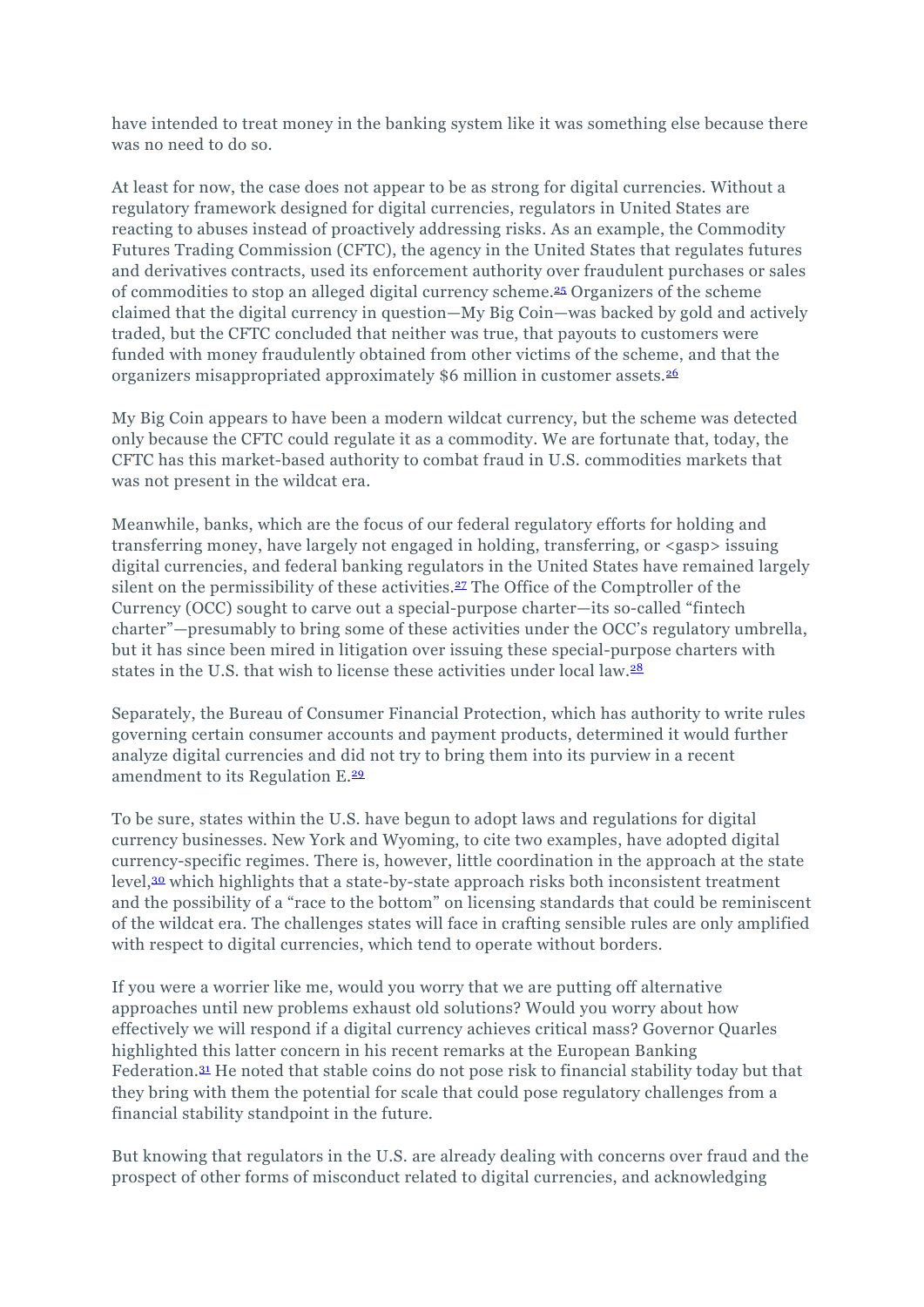Governors Quarles' concerns about financial stability, would it behoove us to start identifying areas of focus for crafting a regulatory response that is more proactive?

Pablo Hernández de Cos, Chairman of the Basel Committee on Banking Supervision (BCBS) and Governor of the Bank of Spain, remarked in November that digital currencies "do not reliably perform the standard functions of money and are unsafe to rely on as a medium of exchange or store of value.["32](https://www.newyorkfed.org/newsevents/speeches/2019/hel191212#footnote32) That sounds like a problem.

We have dealt with a somewhat similar problem before. Under the National Bank Act, the United States chose to reform its currency system by adopting a new regulatory regime for national banks—the would-be issuers of stable private currencies (that is, national bank notes)—and by crafting requirements for these issuers to backstop their currencies with safer government-issued bonds. These steps served to stabilize private currency issuers and their currencies, but there were other benefits of the approach that are easy to overlook: we disincentivized less desirable products—wildcat notes (that is, by imposing taxes on them); certain key participants in the system—specifically the custodian banks and trust companies—were already regulated institutions; bank notes had a certain level of transparency built in—a holder's right to receive payment and from whom was literally written on the face of the note; and for all intents and purposes, federal law and regulation were ubiquitous.

We have also developed comprehensive regulatory schemes targeted at other widely-used financial products as they have evolved, including recent work to regulate swap transactions. If digital currencies reach critical mass, we may want to draw on lessons from these efforts and consider whether tools for regulating systemically important activities are fit for purpose. The designation process under the Dodd-Frank Act for systemically important financial institutions may be instructive here, regardless of whether it is directly applicable to digital currencies. In this process, the Financial Stability Oversight Council (FSOC) has the authority to designate for enhanced regulation and supervision certain financial institutions, financial market infrastructures, and payments, clearing, and settlement (PCS) activities, to the extent that FSOC determines the organization or activity to be systemically important. Though the authority in the Dodd-Frank Act is limited in some ways—it applies only to certain systemically important activities and the designation process requires coordination across regulatory agencies and related administrative processes—the scheme is flexible in other ways because it contemplates an activities-based approach to regulation and oversight in addition to a prudential approach for certain institutions[.33](https://www.newyorkfed.org/newsevents/speeches/2019/hel191212#footnote33) To be crystal clear, I am not saying that any digital currencies are currently ripe for consideration under the FSOC designation process; just that a similarly flexible though not necessarily identical process involving coordination and collaboration across multiple regulators may be warranted.

### **The Path Forward**

In applying lessons learned from the past to the modern era, one path forward might be to consider the following questions in determining whether a broader regulatory scheme is sensible:

1. First, who should be authorized to act as an issuer of a digital currency or as an intermediary that can hold or transfer a digital currency on behalf of a holder? And, is existing regulation adequate to cover each? If not, should we consider expanding the regulatory perimeter to address each from a prudential regulatory standpoint?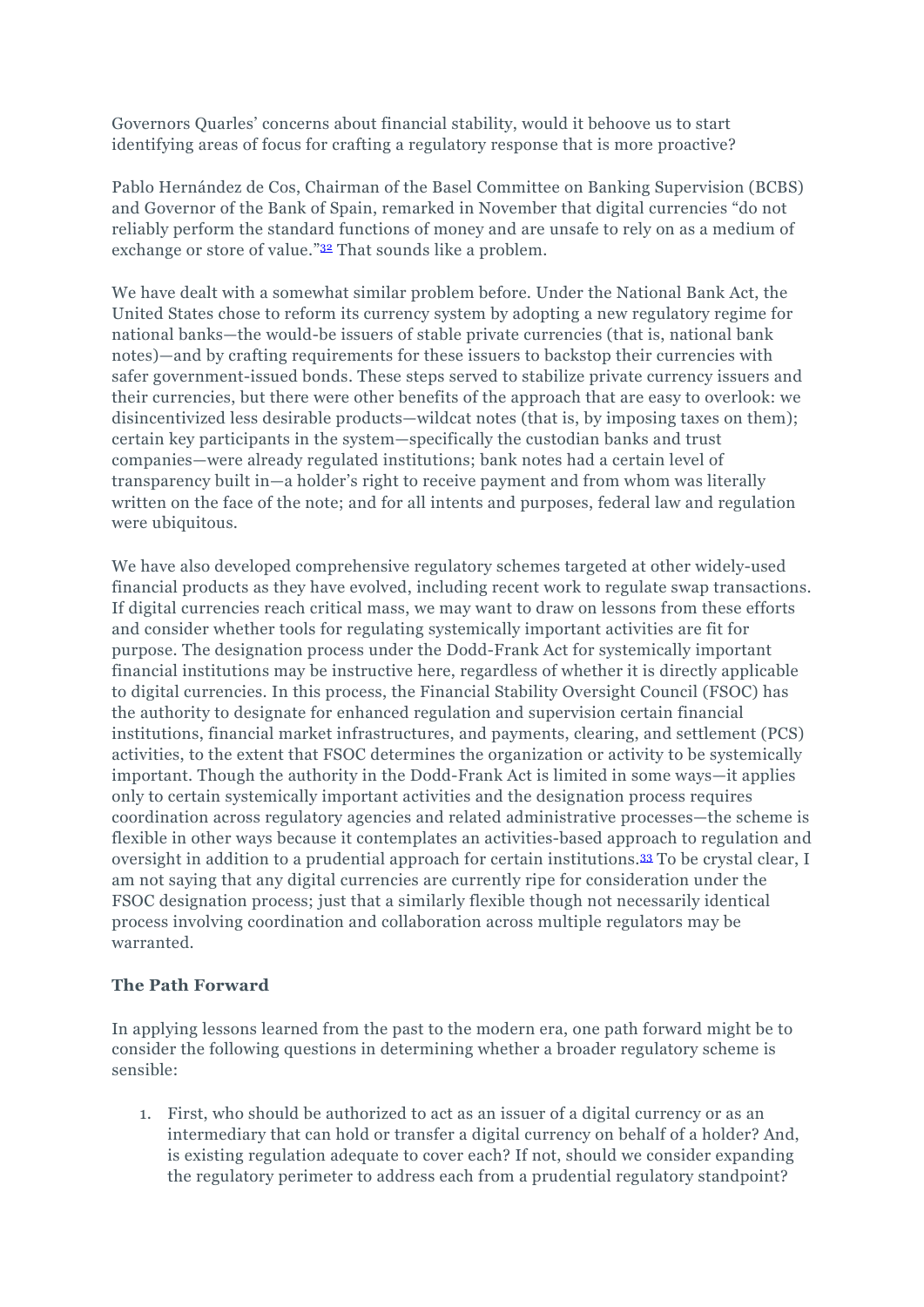Doing so would provide us with an avenue for addressing risks each may pose to holders or the system more broadly.

- 2. Second, are there certain features of digital currencies that are either desirable or undesirable from a regulatory or policy standpoint? If so, are there restrictions or incentives we should adopt to avoid a recurrence of a landscape that resembles the wildcat era? At a minimum shouldn't we aim for clarity on certain essential features, such as clarity on the rights of digital currency holders and the nature of assets that back a digital currency?
- 3. Third, are there key activities that are cardinal to the functioning of digital currencies that require special attention from regulators? These may include actions to create, distribute, destroy, or and transfer digital currencies, and may also include key infrastructures, such as the technology that underpins a particular digital currency. To the extent that these critical activities are performed by actors that are not within a regulatory purview, should we fill this potential gap in oversight?
- 4. Fourth, should we agree on a common approach across jurisdictions on least some aspects of a refined regulatory approach? Digital currencies can be designed to be used across borders. Key parties may be situated across the globe. If we are to reach ubiquity in regulation, or at least something approaching it, isn't coordination the way to do so? The Financial Stability Board and the Basel Committee on Banking Supervision may address some of these questions, but it's too soon to know what they will conclude.
- 5. Last, should we consider other lenses through which to view these activities? Common sense dictates that we begin with an approach that considers protections for holders of digital currencies against unfair losses and the potential for certain digital currencies to present risk to financial stability. Are there other factors for us to consider?

This is not easy stuff. Some might look at this list, and want a faster, ready-made solution. I can hear them now: "Why not just put this activity in the banking system and borrow a more robust regulatory structure?" I think we should consider that, but bank regulation may not be fit for purpose. History rhymes; it doesn't repeat—that's the last time I will use that line. So, at the same time we consider what banks will or should be going forward, we also should consider some more fundamental questions: (i) What is the most practical approach? (ii) What approach gives us the right balance of functional and risk-based regulation? (iii) What approach is the most neutral to technological change? (iv) What approach provides the clarity to the greatest extent possible (recognizing that every model will have its faults)? (v) What approach will last to and through the next cycle of innovation?

I mentioned the SEC earlier. The SEC analyzes digital currencies using a test that the Supreme Court formulated almost 90 years ago—that is mind boggling, but for what the SEC does, it is also still very relevant—this is something worth striving for.

You might be surprised that I don't have the answer to what the next 90 years of digital currency regulation will look like, but I hope to have the opportunity to explore this issue with some of you. Thank you.

<sup>1</sup> Many thanks to Joseph Torregrossa and Thomas Noone for their assistance with these remarks.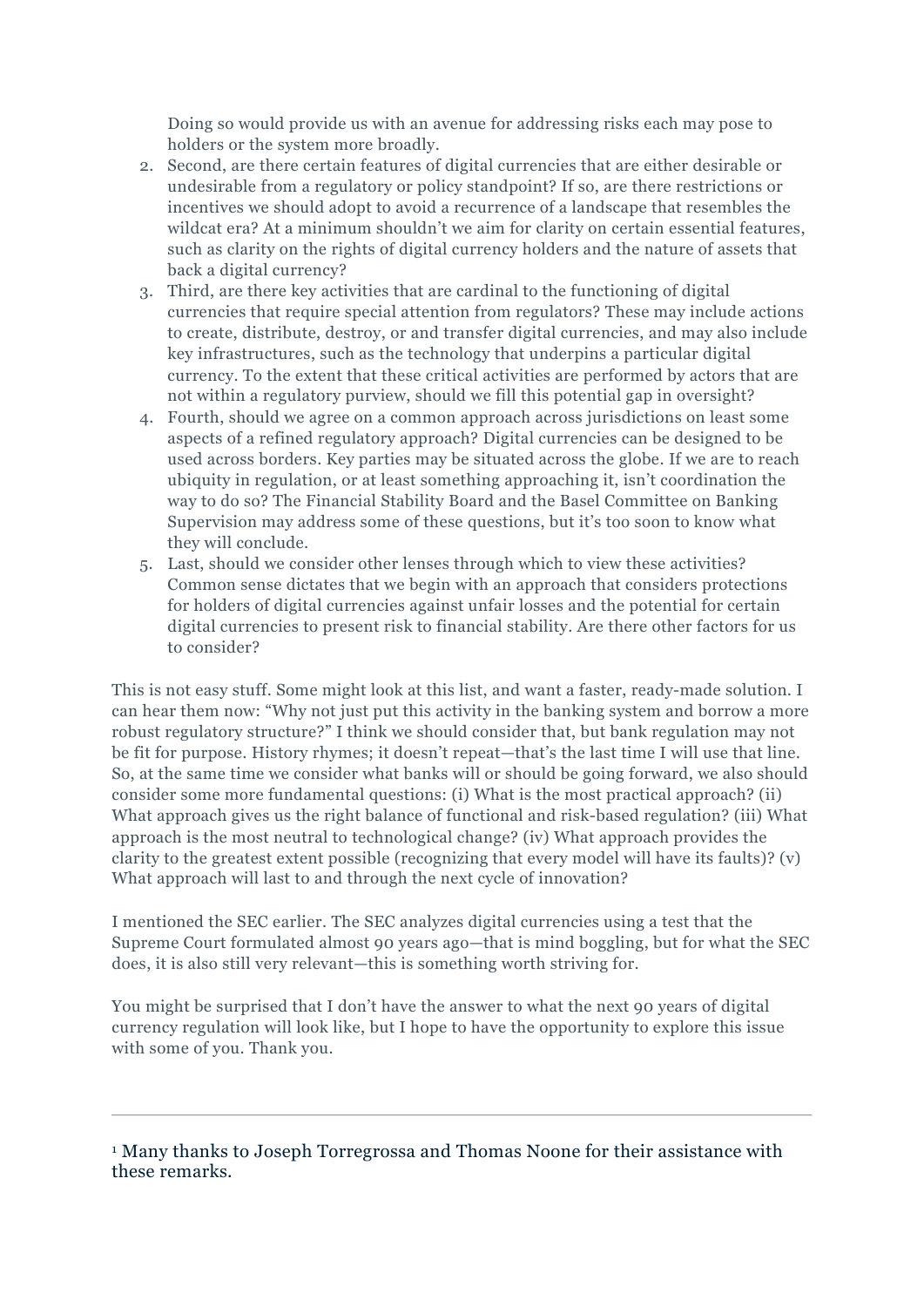<sup>2</sup> Gerald P. Dwyer Jr., [Wildcat Banking, Banking Panics, and Free Banking in the](https://www.frbatlanta.org/-/media/documents/research/publications/economic-review/1996/vol81nos3-6_dwyer.pdf)  [United States,](https://www.frbatlanta.org/-/media/documents/research/publications/economic-review/1996/vol81nos3-6_dwyer.pdf) Economic Review 6 (FRB Atlanta Dec. 1996) (hereinafter "Dwyer").

<sup>3</sup> Dwyer 4.

<sup>4</sup> Dwyer 6.

<sup>5</sup> Dwyer fn. 13.

<sup>6</sup> Dwyer 6.

<sup>7</sup> Dwyer 6.

<sup>8</sup> Dwyer 2.

<sup>9</sup> Arthur A. Rolnick & Warren E. Weber, [Free Banking, Wildcat Banking, and](https://www.minneapolisfed.org/research/qr/qr632.pdf)  [Shinplasters,](https://www.minneapolisfed.org/research/qr/qr632.pdf) Quarterly Review 13 (FRB Minn. Fall 1982) (hereinafter "Rolnick").

<sup>10</sup> Dwyer 7.

 $11$  Dwyer 5.

<sup>12</sup> Rolnick 16. Specifically, the states varied on whether security for the notes would be measured in par or market value.

<sup>13</sup> Rosa Lastra, Central Bank and Bank Regulation, 204 (Sept. 1991) (Ph.D. thesis London School of Economics) (on file with author DM  $# 172574$ ).

<sup>14</sup> John Sherman, Recollections of Forty Years 237 (Werner Co. 1896) available at [https://archive.org/details/johnshermansreco00sher/page/236.](https://archive.org/details/johnshermansreco00sher/page/236)

<sup>15</sup> Milton Friedman & Anna Jacobson Schwartz, [A Monetary History of the United](https://books.google.com/books?id=Q7J_EUM3RfoC&pg=PA15&source=gbs_toc_r&cad=3#v=onepage&q&f=false)  [States, 1867-1960](https://books.google.com/books?id=Q7J_EUM3RfoC&pg=PA15&source=gbs_toc_r&cad=3#v=onepage&q&f=false) 17, 21 (1963) (hereinafter "Friedman").

<sup>16</sup> See e.g., 12 USC §26 (Comptroller to determine if institution is engaged in the business of banking).

<sup>17</sup> See Dwyer 16.

<sup>18</sup> In 1935, the Treasury redeemed all debt that backed national bank notes. The Glass-Steagall Act, passed in 1933 in the midst of the Great Depression, also shifted the calculus for holders of national bank notes. The act introduced deposit insurance and divided commercial and investment banking, each of which served to remove disincentives against holding deposits with banks.

<sup>19</sup> Source: <https://www.investing.com/crypto/currencies>

<sup>20</sup> [Application of FinCEN Regulations to Persons Administering, Exchanging, or](https://www.fincen.gov/sites/default/files/shared/FIN-2013-G001.pdf)  [Using Virtual Currency](https://www.fincen.gov/sites/default/files/shared/FIN-2013-G001.pdf)

<sup>21</sup> 31 CFR § 1022.10.